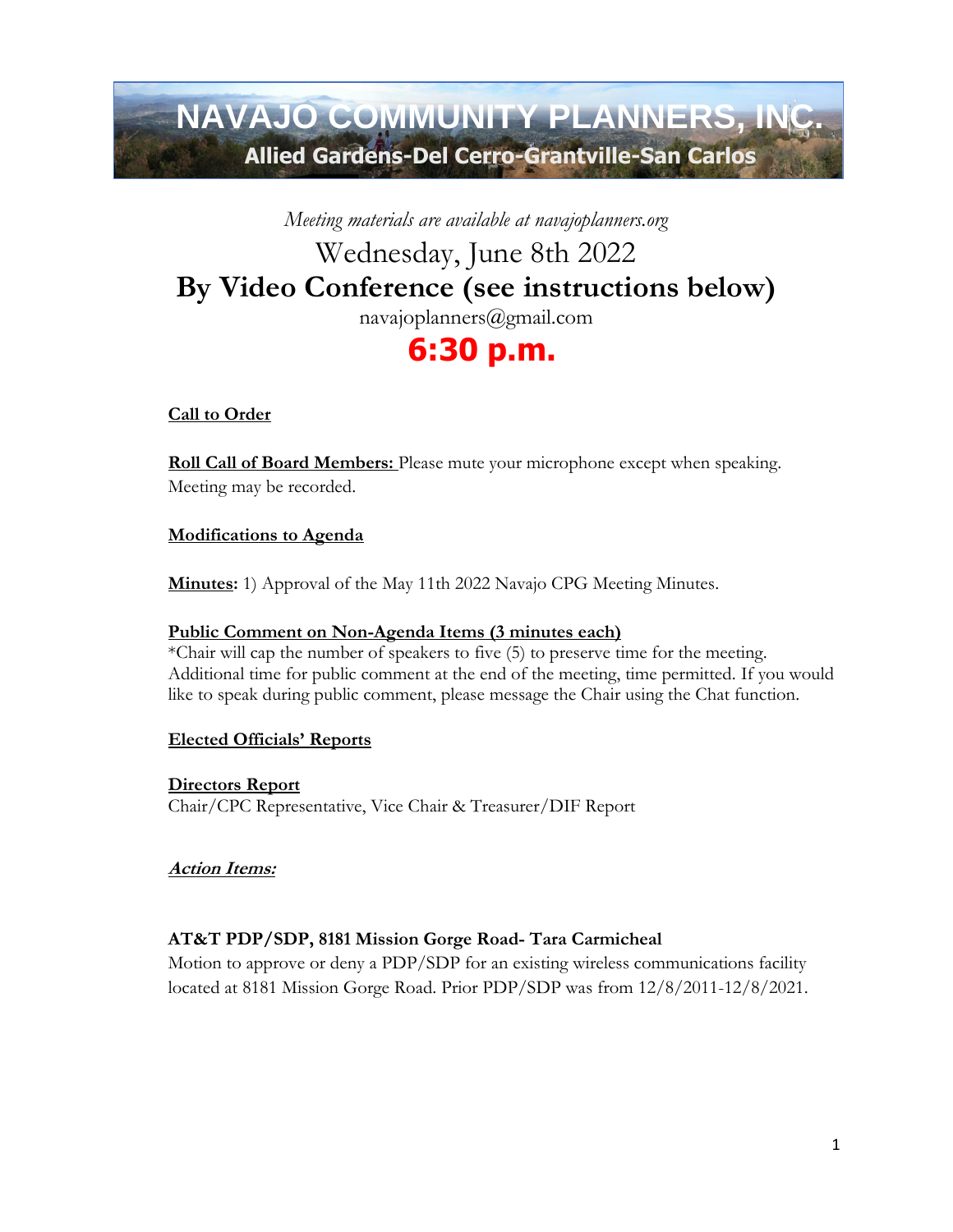#### **6255 Mission Gorge- Community Resource discussion**

District 7 Staff as well as Staff from Supervisor Joel Anderson's office, is seeking advise from the Navajo CPG on what "community resources" could be placed within the proposed affordable housing development at 6255 Mission Gorge Road.

Open discussion with the board/community. Seeking motion to allow formal NCPI statement to be sent to Supervisor Anderson's office by 6/10/2022 deadline.

"Opportunity to develop and operate Affordable Housing on County-owned property via a deedrestricted sale. The Site consists of the former Grantville HHSA building and associated surface parking lot located across Glacier Avenue. The Site is located at 6255 Mission Gorge Rd. in the City of San Diego (Grantville). The two non-contiguous parcels are approximately 1.29 acres. The parcel with an existing structure, which will be demolished in late 2022, is approximately 0.86 acres and the parking lot across Glacier Avenue is approximately 0.43 acres."

https://www.sandiegocounty.gov/content/sdc/general\_services/Real\_Estate/Develp\_Opp/RES [DO\\_AffordableHousing\\_6255MissionGorge/](https://www.sandiegocounty.gov/content/sdc/general_services/Real_Estate/Develp_Opp/RES_DO_AffordableHousing_6255MissionGorge/)

[https://docs.google.com/forms/d/e/1FAIpQLSdYYveR3OgxsKQJnMsNL6i](https://docs.google.com/forms/d/e/1FAIpQLSdYYveR3OgxsKQJnMsNL6i-j7EVXXXhPhyZZnjBDKx-Ixn9GA/viewform)[j7EVXXXhPhyZZnjBDKx-Ixn9GA/viewform](https://docs.google.com/forms/d/e/1FAIpQLSdYYveR3OgxsKQJnMsNL6i-j7EVXXXhPhyZZnjBDKx-Ixn9GA/viewform)

### **Informational Presentations:**

Time Permitting: Overview by David Smith, of Union Grantville Development (Greystar) deviations from Community Plan and Supplemental Design Requirements.

#### **Discussion Items:**

ASLA San Diego- Community Grant-Application Due August  $17<sup>th</sup>$  2022 \*Grant would reimburse a community group for expenses and help them conclude their grant work by December 1<sup>st</sup> of the following year. 2023 SDASLA Community Grant - [San Diego Chapter American Society Of Landscape Architects](https://www.asla-sandiego.org/event/2023-sdasla-community-grant/)  [\(asla-sandiego.org\)](https://www.asla-sandiego.org/event/2023-sdasla-community-grant/)

### **Pending Projects for NCPI to Review/Action:**

Project 636444: All Peoples Church SDP PDP CPA:

### **Community Group Reports:**

- Allied Gardens Grantville Community Council
- Voice of Del Cerro